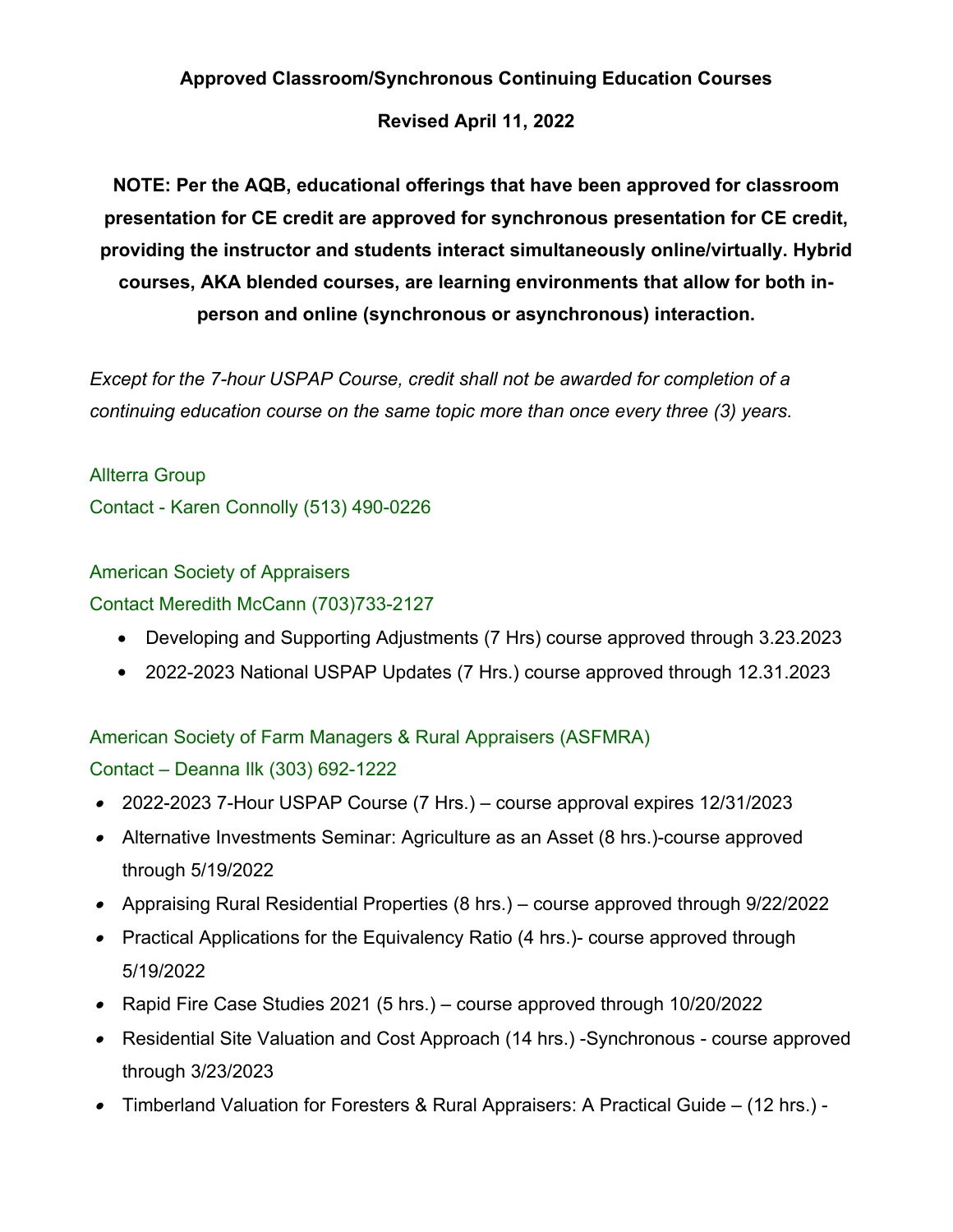course approved through 10/20/2022

- Uniform Appraisal Standards for Federal Land Acquisition (Yellow Book) (21 Hrs.) course approved through 6/11/2023
- Valuation of Lifestyle and Trophy Properties (8 hrs.)- course approved through 5/19/2022

### Appraiser eLearning LLC

Contact- Ben Maxwell (615) 965-5705

2022-2023 National USPAP Update (7 Hrs.) – approval through 12.31.2023

Appraisal Institute- Bluegrass Chapter Contact- Susan Katz (502) 727-9181

### Appraisal Institute

Contact – Alisha Houston (312) 335-4100

- Appraisal Institute Annual Meeting Days 1 & 2 (7 hrs.)- approval expires 6/23/2022
- 2022-2023 7-Hour USPAP Update (7 hrs.)- course approved through 12/31/2023
- Appraising Condominiums Coops and PUDS (7 hrs.)- course approved through 8/5/2023
- Appraisal of Manufactured Homes (7.5 Hrs.) Course approved through 3.11.2025
- Basic Appraisal Principles (28 hrs.) Synchronous course approved through 6/15/2023
- Basic Appraisal Procedures (28 hrs.) course approved through 3/25/2024
- Basic Appraisal Procedures (28 hrs.) Synchronous course approved through 6/15/2023
- Business Practices and Ethics (6 Hrs) Course approved through 6.25.2023
- Case Studies in Appraising Green Residential Buildings (7 hrs) course approved through 7.6.2024
- Desktop Appraisals (Bifurcated, Hybrid) and Evaluations (7 hrs.)- course approved through 4/7/2023
- General Appraiser Income Approach Part 1 (30/28)- course approved through 3/27/2024
- General Appraiser Report Writing and Case Studies (28 Hrs.) Course approved through 6.13.2025
- Getting It Right From the Start: A Workout Plan for Your Scope of Work (7 hrs.)- course approved through 8/23/2023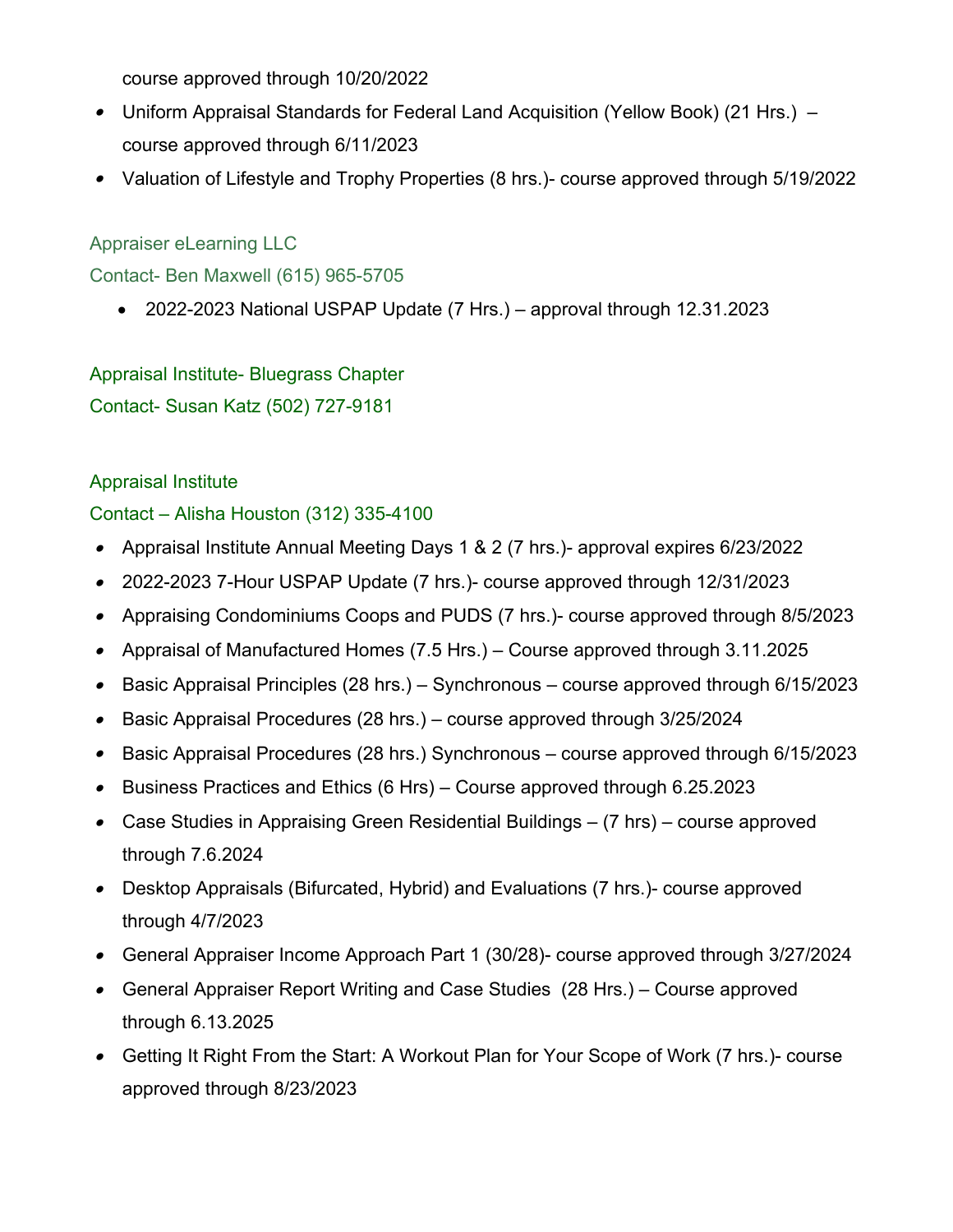- $\bullet$  Historic Preservation (Façade) Easements Appraisal Techniques and Valuation Issues (7 hrs.)- course approved through 2/26/2024
- $\bullet$  Inconsistency: It's Hiding in Plain Sight in Your Appraisal (7 hrs.)- course approved through 3/26/2024
- Introduction to Green Buildings Principles and Concepts (8 Hrs.) course approved through 3.23.2023
- Litigation Appraising: Specialized Topics and Applications (22.5/21.5 hrs.) course approved through 6/12/2022
- Quantitative Analysis (35 hrs.)- course approved through 1/25/2024
- $\bullet$  Rapid Response: Market Analysis in Volatile Markets (7 hrs.)- course approved through 6/22/2023
- $\bullet$  Residential and Commercial Valuation of Solar (15 Hrs.) – course approved through 3.23.2023
- $\bullet$  Residential Site Valuation & Cost Approach (14 hrs.) – course approved through 4/15/2024
- $\bullet$  Residential Site Valuation & Cost Approach – Synchronous (14 hrs.) – course approved through 3/23/2023
- $\bullet$ Review Case Studies – General (30/32 hrs) – course approved through 7.20.2024
- $\bullet$  Review Case Studies – Residential (14/15 hrs. – Synchronous – course approved through 3/30/2023
- $\bullet$ Review Theory – General (30/33 hrs.) – course approved through 5/7/2023
- Review Theory General (30/33 hrs.) -Synchronous course approved through 1/28/2023
- Rural Area Appraisal: Freddie Mac Guidelines and Property Eligibility Requirements (7 hrs.) – course approved through 5/28/2022
- Rural Area Appraisal: Freddie Mac Guidelines and Property Eligibility Requirements (7 hrs.) – course approved through 5/28/2022
- The Appraiser as an Expert Witness: Preparation and Testimony (16 Hrs.) Course
- The Cost Approach: Unnecessary or Vital to a Healthy Practice? (7 hrs.) course approved through 9/16/2022
- Valuation Overview of Accessory Dwelling Units (7 hrs.) course approved through 5/14/2024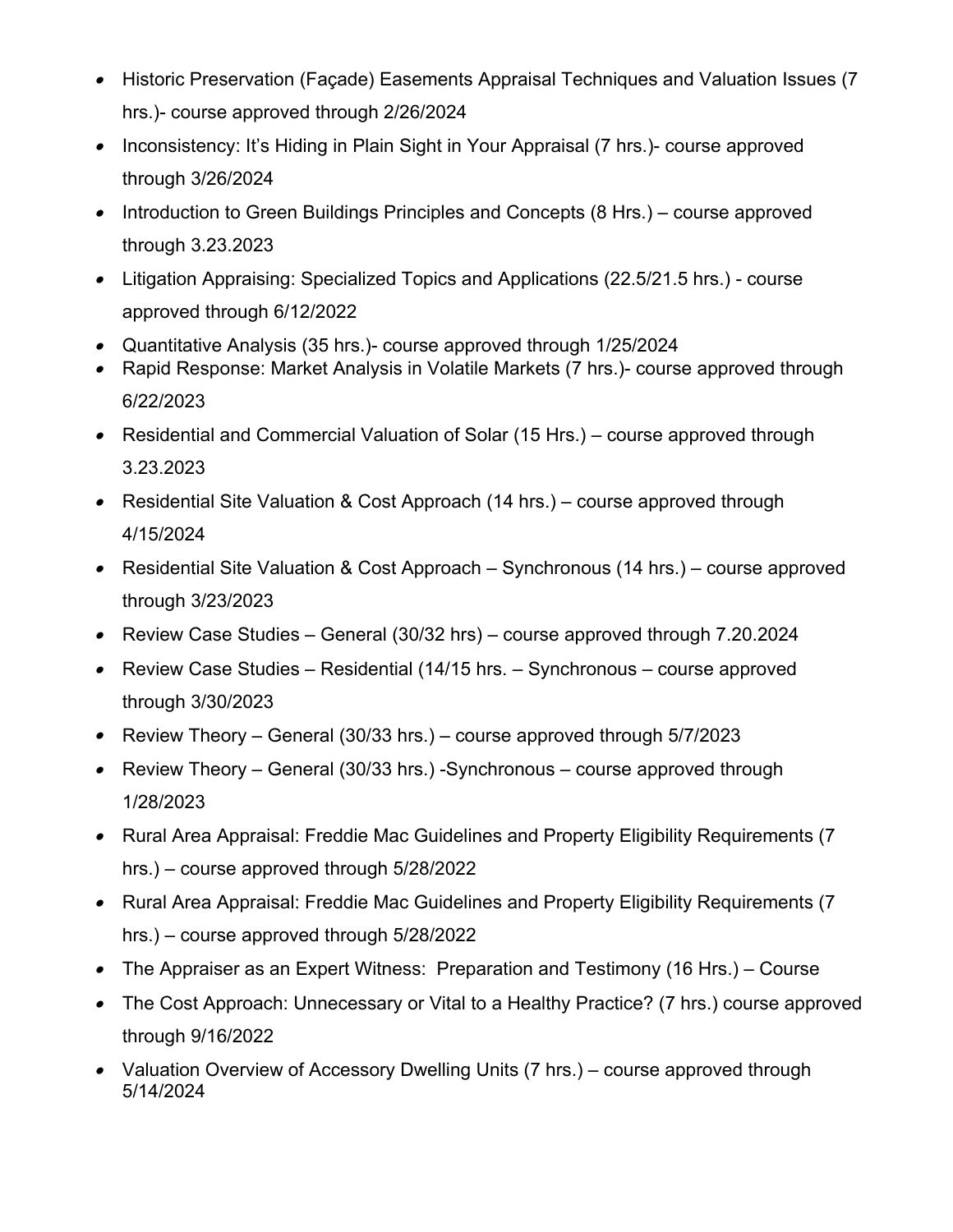Chico Appraisal Services Contact - Joseph Chico, III (304) 598-8380

Core Logic Contact – Alisha Tarwater

> • 2022-2023 7 Hour Equivalent USPAP Update (7 hrs) – course approved through 12.31.2023

The Columbia Institute Contact – Jeanne S. Crane (800) 766-1936

Dennis Badger & Associates, Inc.

Contact – Leda Turner (877) 463-3323

• 2022-2023 7-Hour National USPAP Update Course (7 hrs.) – course approved through 12.31.2023

George Dell Contact- Cyndi Law (619) 212-1989

Henderson Professional Development Seminars Contact – Samuel Henderson (301) 434-2204

Hondros College

Contact - Sarah Comiskey (614) 508-7254

International Right-of-Way Chapter 21 Contact – Ronnette Roberts (304) 514-2604

Jackson- Williams Appraisers, Inc.

Contact – Michael Williams (304) 264-5959

2022-2023 7-Hour USPAP Update (7 hrs.)- course approved through 12/31/2023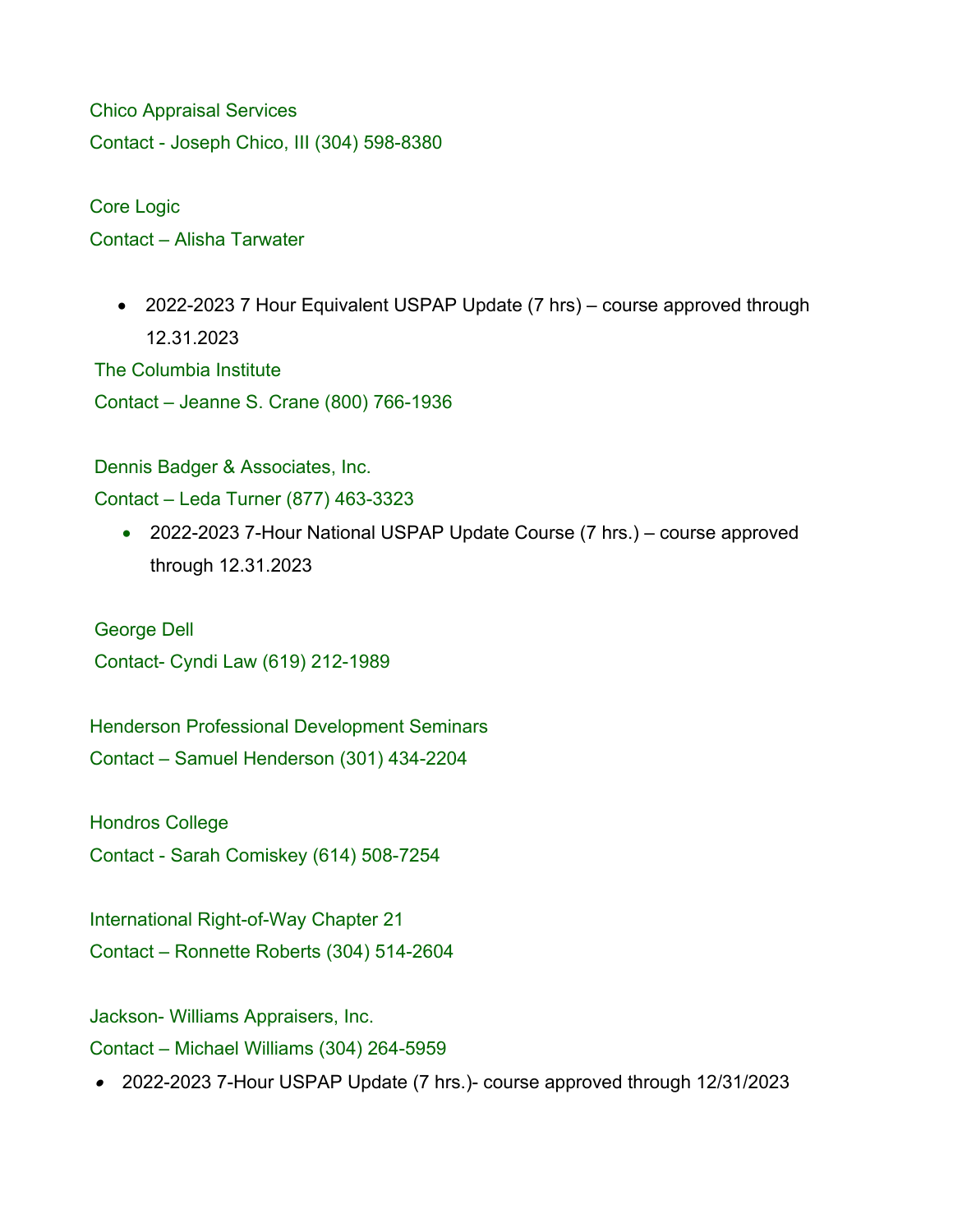## **McKissock**

# Contact - Customer Service (800) 328-2008

- 2020-2021 15-Hour National USPAP Course (15) course approved through 12.31.2022
- 2022-2023 USPAP Update (7 hrs.) course approved through 12/31/2023
- Appraising Complex Residential Properties (3 hrs.)
- Appraising Condominium Units (3 hrs.)-course approved through 12/4/22
- Appraising REO Properties (4 hrs.)- course approved through 01/18/2023
- Appraising Small Apartment Properties (4 hrs.)- course approved through 11/13/2023
- Bifurcated and Hybrid Appraisal: A Practical Approach (4 hrs)- course approved through 12/4/23
- Desktop Appraisal Assignments: An Overview (3 hrs.)- course approved through 8/22/2024
- Diversity Your Appraisal Practice with Assessment Appeals (4 hrs.)- course approved through 6/23/2024.
- Diversify Your Appraisal Practice with Estate Appraisals (3 hrs.)- course approved through 11/21/22
- Documenting the Appraiser's Workfile (3hrs) course approved through 5/19/2022
- Evaluating Today's Residential Appraisal: Reliable Review (7 hrs.)- course approved through 01/10/2024
- Focus on FHA Minimum Property Requirements (4 hrs.)- course approved through 9/14/2024
- Fundamentals of Expert Witness Testimony (4 hrs.)- course approved through 12/4/2023
- Guidelines for Fannie Mae Appraisals (5 hrs) course approved through 05/19/2022
- Learning from the Mistakes of Others: Appraisal Disciplinary Case Studies (3 hrs.) course good through 7/13/2024
- Limited Scope Appraisals and Appraisal Reports: Staying Compliant and Competitive (3 hrs.) – course approved through 10/23/2023
- Live Webinar: Land and Site Valuation (5 hrs.) course approved through 10.21.2024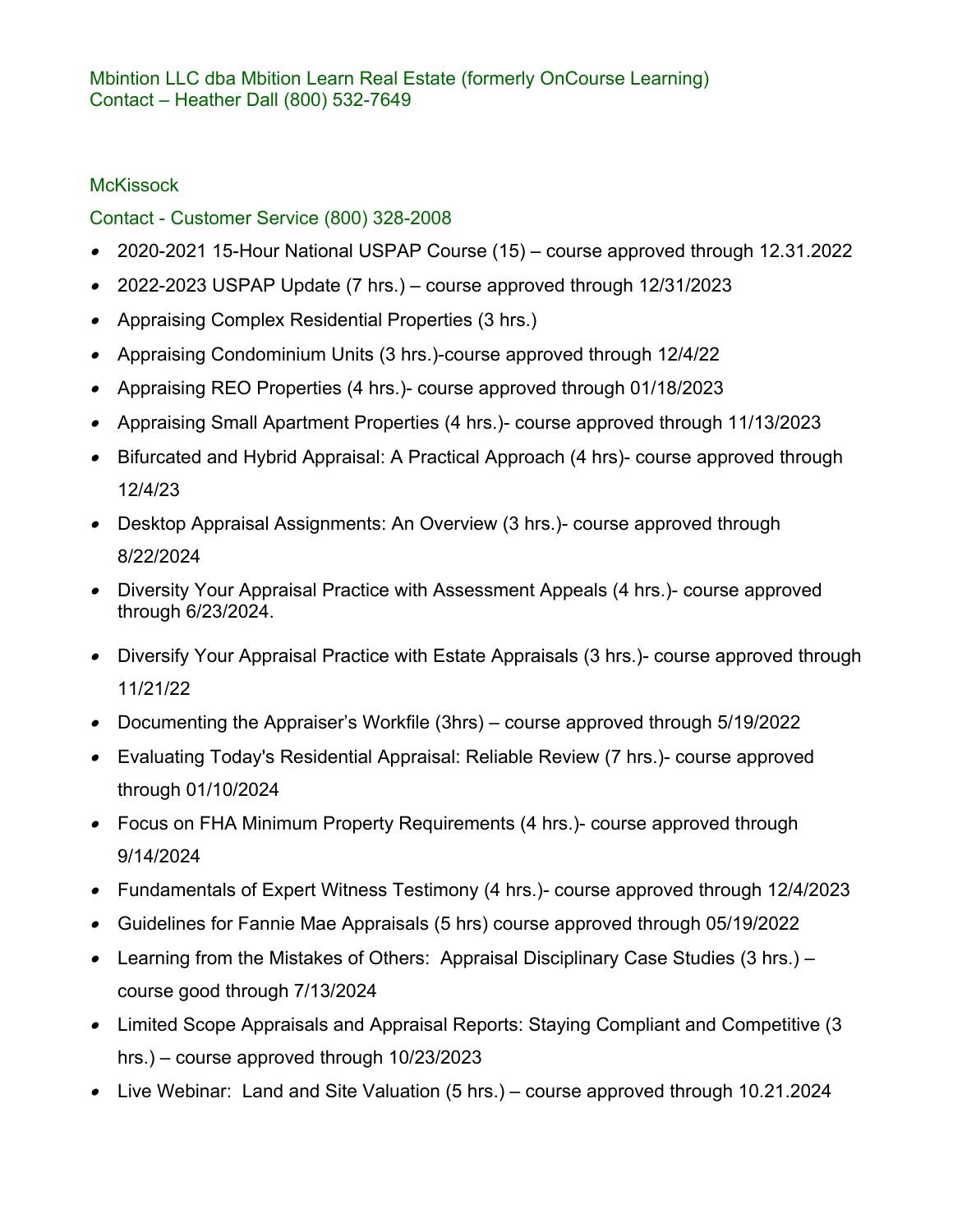- Market Disturbances (4 hrs.)- course approved through 2/18/2024
- Measuring 1-4 Unit Residential Properties with ANSI Z765 Standard (7 hrs.) course good through 10/21/2024
- Mortgage Lending Appraisal Requirements: Fannie Mae and Freddie Mac (7 hrs)- course approved through 10/7/22
- New Construction Essentials: Luxury Homes (3 hrs.)- course approved through 2/26/2024
- Real Estate Damages: Appraising After Natural Disaster (3 hrs.) course approved through 6/26/2022
- Relocation Appraisal and the ERC Form (6 Hrs.) course approved through 2/18/2025
- Residential Property Inspection for Appraisers (7 hrs.)- course approved through 10/1/22
- Residential Property Inspections: An Appraiser's Perspective (7 hrs.) Course good through 10/12/2024
- REO Guidelines and Best Practices (4 hrs.)
- Supporting Adjustments: The Journey from Analysis to Adjusting (4 hrs.)- course approved through 3/18/2024
- That's a Violation: Appraisal Standards in the Real World (3hrs.) course approved through 1/18/2023
- The Appraisal of 2-4 Unit Properties (4 hrs)- course approved through 12/19/2023
- The FHA Handbook 4000.1 (7 hrs.) course approved through 4/22/2024
- Understanding Limited Service Hotels-The Basics of Hotel Appraising (7 hrs.) course approved through 7/17/2022
- Understanding Owner Occupied Properties- A Guide for Commercial Appraisers (7 hrs.) course approved through 7/11/2022
- Using Appraisal Report Templates Responsibly (3 hrs.)- Course approved through 10/13/2023

Valuation of Residential Solar (3hrs)- course approved through 5/14/2024

WV Appraisal Law (3 hrs.) – course approved through 2.3.2023

# MELISSA BOND

### Contact – Melissa Bond (601) 916-6501

The Cost Approach (4 hrs.)- course approved through 6/23/2022